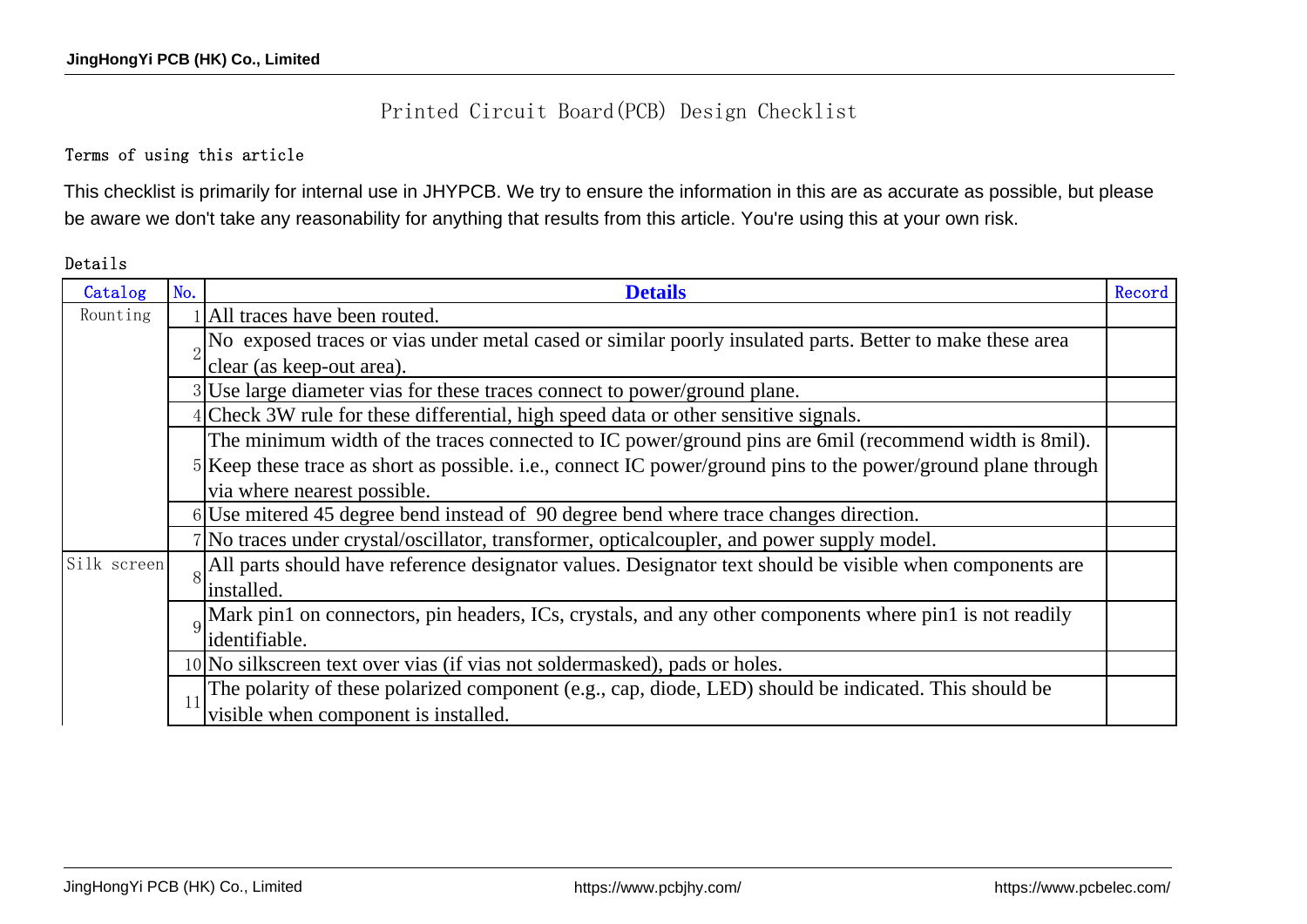|                                 |    | 12 Switches, jumpers or LEDs are labeled with their functions.                                                 |  |
|---------------------------------|----|----------------------------------------------------------------------------------------------------------------|--|
|                                 |    | 13 All designator texts read in one or two directions (left to right, or top to bottom).                       |  |
|                                 |    | 14 PCB information shown on silkscreen layer (name, version, data, logo, etc.)                                 |  |
| Part<br>placement<br>foot print |    | 15 All components should be placed with an appropriate functional group.                                       |  |
|                                 |    | 16 Print 1:1 scale PCB file, check the footprint by placing the component on it.                               |  |
|                                 | 17 | These components which need to be at the fixed position (could be connector, display, switch, button,ect.)     |  |
|                                 |    | have been placed properly.                                                                                     |  |
|                                 |    | 18 Component spacing restriction has been checked.                                                             |  |
|                                 |    | 19 No parts in keep-out area.                                                                                  |  |
|                                 |    | 20 Heavy components (e.g., coils, transformers) placed near PCB holder or the edge.                            |  |
|                                 |    | 21 I/O drivers should near where their signals leave the board.                                                |  |
|                                 |    | 22 Board to board connectors (or pin headers) placed near to the edge of PCB.                                  |  |
| High speed                      | 23 | Series-matching/damping resistors should be close to source side. Termination resistors should be close to     |  |
| trace                           |    | target pins.                                                                                                   |  |
| $/s$ ignal                      |    | 24 One single trace should not change characteristic impedance value over its length.                          |  |
| integrity                       | 25 | These traces, which end to end length are longer than 1/6 of the rising time, is recommended to do signal      |  |
|                                 |    | integration simulation (with simulation tool).                                                                 |  |
|                                 |    | 26 Bypass capacitors placed close to IC power pins. Each pin have one local bypass cap.                        |  |
|                                 |    | Digital and analog parts are placed separately. Digital parts on digital ground (DGND) and analog parts on     |  |
|                                 |    | analog ground (AGND). Put a ferrite bead between analog and digital ground to reduce interference.             |  |
|                                 |    | $_{28}$ Keep clock traces as straight and short as possible. Minimize the number of vias in clock transmission |  |
|                                 | 29 | High speed singles design rule check (termination, impedance, reference plane, EMI, multi-points               |  |
|                                 |    | connection topology, etc.).                                                                                    |  |
|                                 |    | $30$ Run the differential traces as closely as possible after they leave the source parts.                     |  |
|                                 |    | 31 Minimize the number of vias over these high speed differential traces.                                      |  |
|                                 |    | 32 The lengths between the differential traces should be the same.                                             |  |
|                                 | 33 | PCB layer stackup (multilayer PCB) has been properly setup in achieving the best possible electrical           |  |
|                                 |    | performance.                                                                                                   |  |
| Design for                      |    | 34 Perform DRC check to ensure the design meets manufacturing capabilities.                                    |  |
| manufacture                     |    | 35 On power/ground plane, distribute the via density about the available space as evenly as possible.          |  |
|                                 |    |                                                                                                                |  |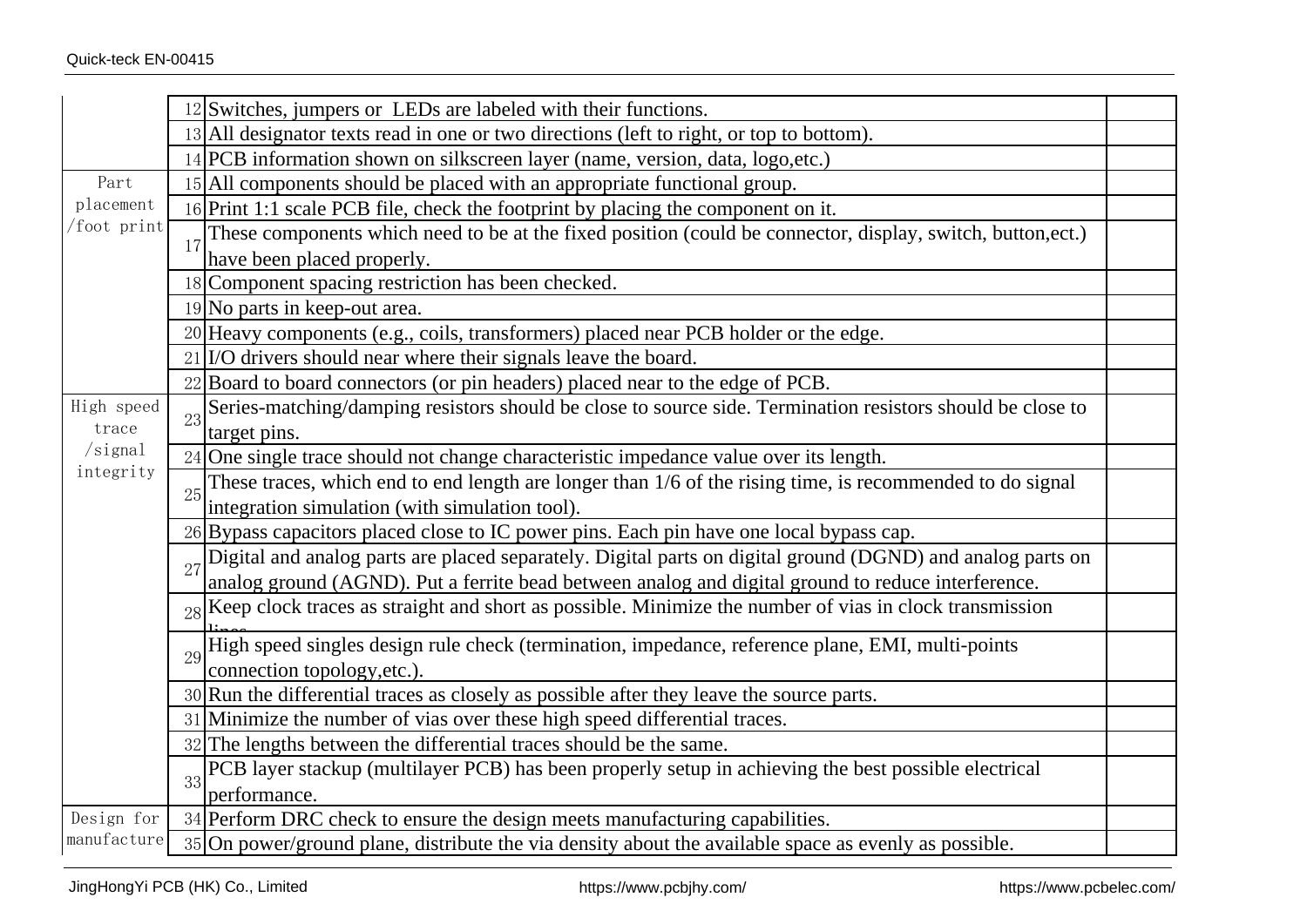|                        | 36            | On one single trace, in the case the trace width need to be changed (this normally happens on the traces<br>from small chips, BGAs or fine pitch component pins), the increased/decreased width at one place should<br>not larger than the thinnest trace width. For example, if the trace need change from 8mil to 24mil, use a<br>piece of 16mil trace as transition wire. |  |
|------------------------|---------------|------------------------------------------------------------------------------------------------------------------------------------------------------------------------------------------------------------------------------------------------------------------------------------------------------------------------------------------------------------------------------|--|
|                        |               | No Trace/via/pad within 20mil around non-plating holes at inner layers. This value changes to 12mil for<br>outer layers.                                                                                                                                                                                                                                                     |  |
|                        |               | For these chip components (0805 and smaller package), ensure the trace width is the same on both side of                                                                                                                                                                                                                                                                     |  |
|                        |               | 39 Keep at least 8mil between adjecent copper pours.                                                                                                                                                                                                                                                                                                                         |  |
| Design for<br>assembly | 40            | Three global fiducial marks should be located on PCB that contain components to be mounted with<br>automated machine.                                                                                                                                                                                                                                                        |  |
|                        | 41            | All Fine Pitch or BGA package footprints need two local fiducial marks if automated machine used for<br>fitting them.                                                                                                                                                                                                                                                        |  |
|                        | $42 \text{ }$ | The global fiducial marks should be located at the corner area (3.0mm to 5.5mm distance to the edge) or<br>the frame of the panel.                                                                                                                                                                                                                                           |  |
|                        |               | $43$ The recommended size for fiducial mark is 1.0mm.                                                                                                                                                                                                                                                                                                                        |  |
|                        |               | 44 Keep clear within 3.0mm around the fiducial marks.                                                                                                                                                                                                                                                                                                                        |  |
|                        |               | 45 Finished hole sizes are at least 10mils larger than the fitting leads (Thru-hole parts).                                                                                                                                                                                                                                                                                  |  |
|                        | 46            | For SMT pads, the length are at least 8mil longer than pins' length (4mil each side). The width should be at<br>least equal to pads' width.                                                                                                                                                                                                                                  |  |
|                        |               | Aligning/mechanical holes are recommended to be non-plated. In the case plating aligning/mechanical<br>47 holes are used ensure don't expose the pads on soldering side. Otherwise peelable ink should be used in<br>wave soldering process (cost increased).                                                                                                                |  |
|                        | 48            | No trace/via/pad within 1.5mm around the mechanical holes. This value increases to 3.0mm if the<br>screw/washer are conductive (metal material) one.                                                                                                                                                                                                                         |  |
|                        | 49            | Better to have reference designator value for each mechanical hole. This information is helpful in assembly<br>process.                                                                                                                                                                                                                                                      |  |
|                        | 50            | All via/hole under BGAs should be filled and covered by solder mask. PCB manufacturers normal do this<br>by default.                                                                                                                                                                                                                                                         |  |
|                        | 51            | No via/hole on the pads of these components populated with reflow machine. Keep solder-masked via/hole at least 15mil away from the pads. This value increase to 20mil, if the via/hole are exposed one.                                                                                                                                                                     |  |